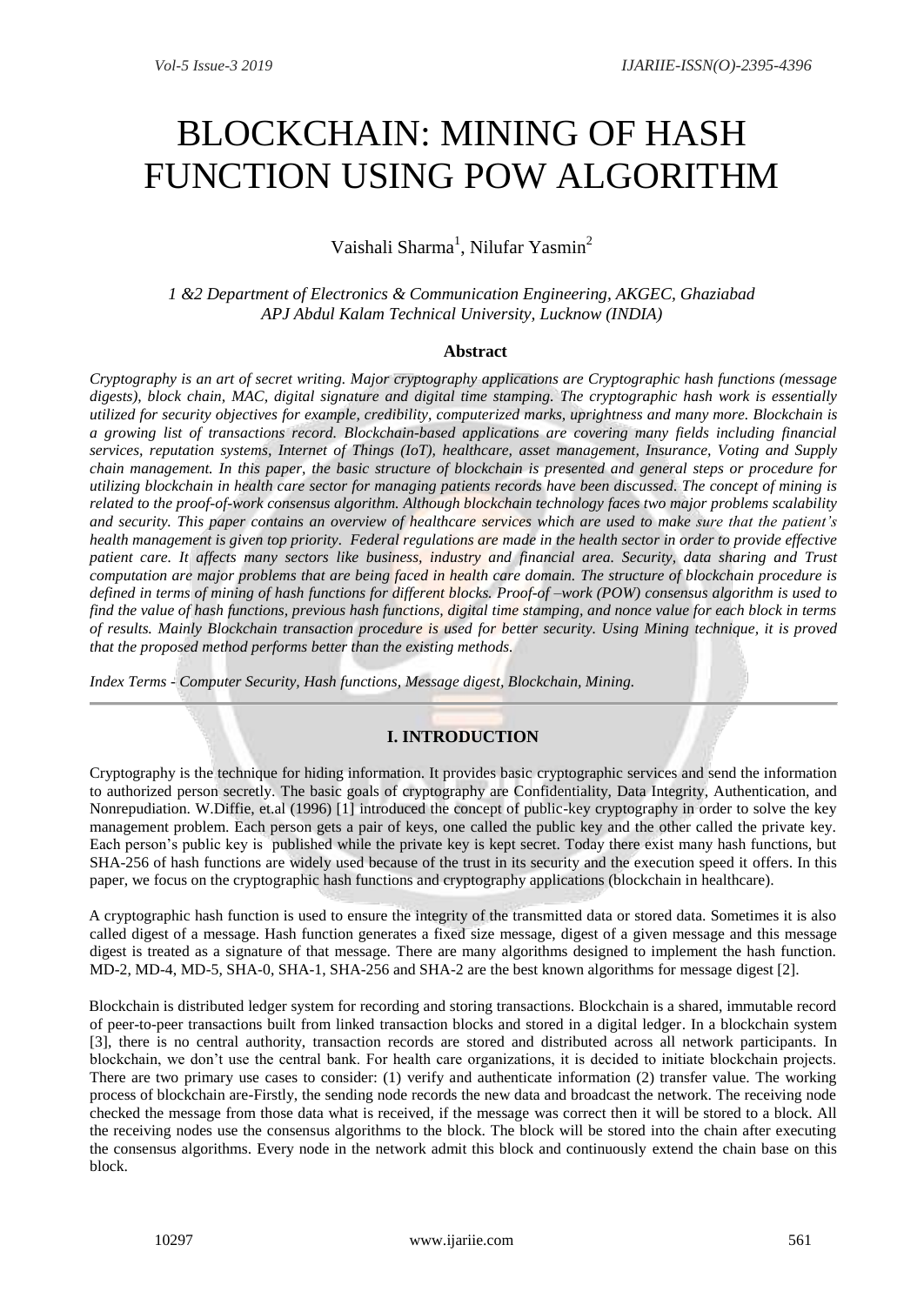.

The rest of the paper is summarized as follows: Section 2 describes a consensus algorithm; Section 3 presents healthcare industry; Section 4 describes the challenges in the block chain; Section 5 presents proposed method including hash function, data mining, and transaction record. In Section 6 results has been discussed and then in section7 conclusion is described.

# **II. CONSENSUS ALGORITHMS**

Consensus function is a mechanism [4] that make all blockchain nodes have agreement in same message. It makes sure that the latest block have been added to the chain correctly, guarantee the message that stored by node was the same one and won't happened "fork attack", even can protect from malicious attacks.

4.1 Proof of Work (POW): A proof of work is a piece of data which is difficult (costly or time-consuming) to produce but easy for others to verify and which satisfies certain requirements. Producing a proof of work can be a random process with low probability so that a lot of trial and error is required on average before a valid proof of work is generated. Bitcoin uses the Hash cash proof of work system. When calculating POW, it's called "mining". Each block has a random value called "Nonce" in block header, by changing this nonce value, POW have to generate a value that makes this block header hash value less than a "Difficulty Target" which has already been set up. Difficulty means how much time it will take when the node calculating hash value less than target value. In order for a block to be accepted by network participants, miners must complete a proof of work which covers all of the data in the block. The difficulty of this work is adjusted so as to limit the rate at which new blocks can be generated by the network to one every 10 minutes. Due to the very low probability of successful generation, this makes it unpredictable that the worker computer in the network will be able to generate the next block.

4.2 Proof of Stake (PoS) **-** PoS (Proof of stake) is an energy-saving alternative to POW. Miners in PoS have to prove the ownership of the amount of currency. It is believed that people with more currencies would be less likely to attack the network. The selection based on account balance is quite unfair because the single richest person is bound to be dominant in the network. As a result, many solutions are proposed with the combination of the stake size to decide which one to forge the next block. In particular, Black coin uses randomization to predict the next generator. It uses a formula that looks for the lowest hash value in combination with the size of the stake. Peer coin favours coin age based selection. In Peer coin, older and larger sets of coins have a greater probability of mining the next block. Compared to PoW, PoS saves more energy and is more effective. Unfortunately, as the mining cost is nearly zero, attacks might come as a consequence. Many block chains adopt PoW at the beginning and transform to PoS gradually. For instance, ethereum is planning to move from Ethash (a kind of PoW) to Casper (a kind of PoS). Proof of Work method will cause a lot of electricity power and computing power be wasted, Proof of Stake doesn't need expensive computing power. With Proof of Stake, the resource that's compared is the amount of Bitcoin a miner holds - someone holding 1% of the Bitcoin can mine 1% of the Proof of Stake blocks. A Proof of Stake method might provide increased protection from a malicious attack on the network.

4.3 Proof of Elapsed Time**-** C.Duma,et.al (2006) [5] recommended that In this variant, consensus is achieved by having every potential validator node request a secure random waiting time from a trusted execution environment which is embedded into the computing platform (such as Intel's SGX). Every node waits for the assigned time, and the first to finish claims validation leadership. Since each trusted computing environment in any node has a chance of being chosen, the probability for any entity of being in control of the validation leader is proportional to the amount of resources contributed to the overall network.

4.4 Proof of Concept**-** To build a simple system to examine new services and systems and carry out the confirmation using said system.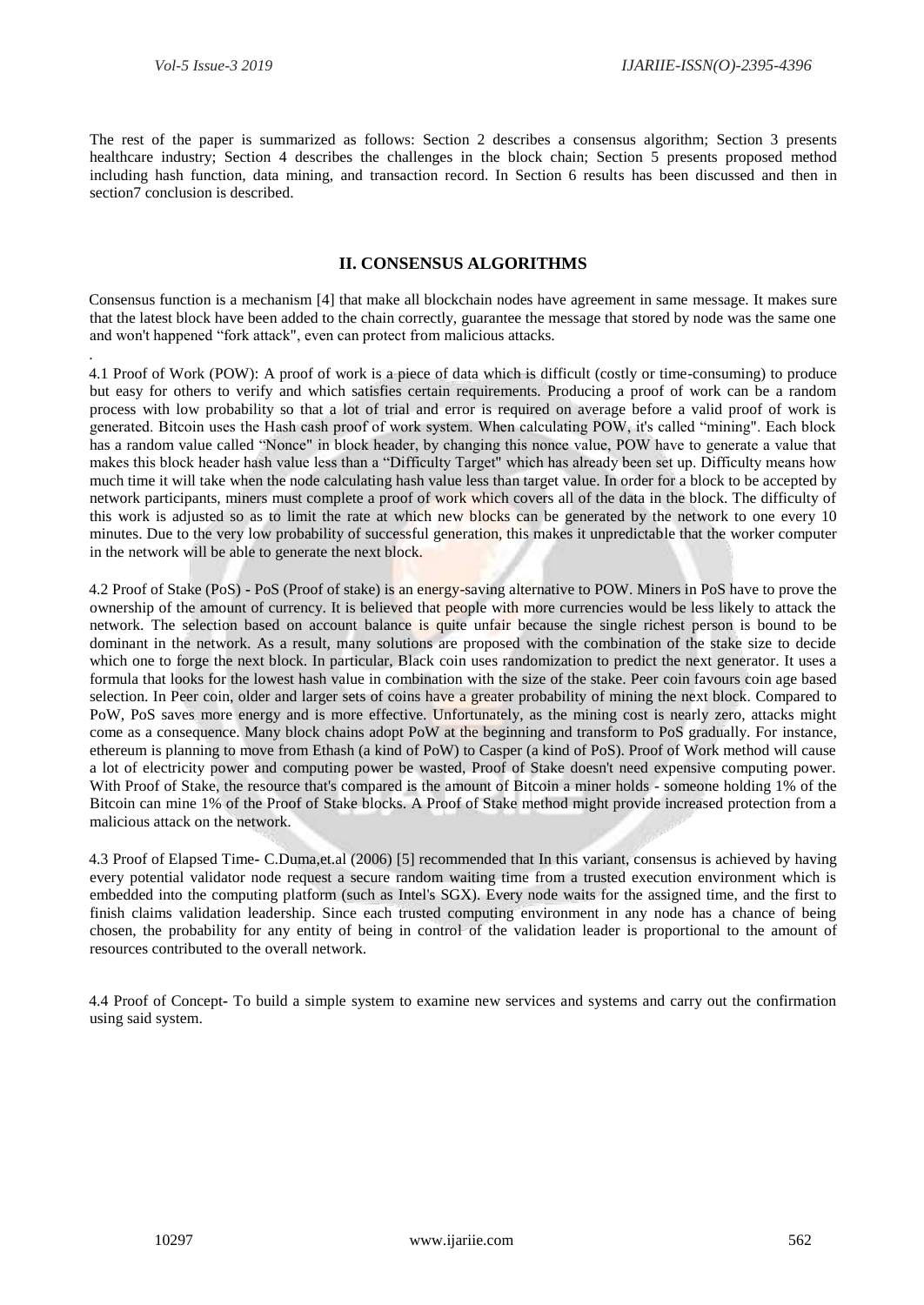# III. **HEALTHCARE INDUSTRY**

Blockchain technology has a no. of advantages in healthcare applications. This paper describes [6] blockchain technology and how Bitcoin is using some compelling specific applications in healthcare. We will then look at some problems which we are facing in Healthcare and how blockchain can serve as a solution to these problems. The healthcare industry (also called the medical industry or health economy) is an aggregation and integration of sectors within the economic system that provides goods and services to treat patients with curative, preventive, rehabilitative, and palliative care. It includes the generation and commercialization of goods and services lending themselves to maintaining and re-establishing health.

# IV. **CHALLENGES IN BLOCKCHAIN**

There are many challenges in blockchain [7]-

- (a) Nascent technology: Resolving challenges such as transaction speed, the verification process, and data limits will be crucial in making blockchain widely applicable.
- (b) Uncertain regulatory status: Because modern currencies have always been created and regulated by national governments, blockchain and Bitcoin face a hurdle in widespread adoption by preexisting financial institutions if its government regulation status remains unsettled.
- (c) Large energy consumption: The Bitcoin blockchain network's miners are attempting 450 thousand trillion solutions per second in efforts to validate transactions, using substantial amounts of computer power.
- (d) Control, security and privacy: While solutions exist, including private or permissioned blockchains and strong encryption, there are still cyber security concerns that need to be addressed before the general public will entrust their personal data to a blockchain solution.
- (e) Integration concerns: Blockchain applications offer solutions that require significant changes to, or complete replacement of, existing systems. In order to make the switch, companies must strategize the transition.
- (f) Cultural adoption: Blockchain represents a complete shift to a decentralized network which requires the buy-in of its users and operators.
- (g) Cost Blockchain: offers tremendous savings in transaction costs and time but the high initial capital costs could be a deterrent.

# **V. PROPOSED WORK**

A method is presented for the data mining and transactions in blockchain technology. In this method [8], blockchain technology is the process of adding transactions to the large distributed public ledger. Blockchain is best known term for its association with Bitcoin. Other technologies that are using blockchain employ data mining. Blockchain transaction is processed on a blockchain, in seven steps [9]:

Step1: A user signs off on a transaction from their wallet application, attempting to send a certain crypto or token from them to someone else.

Step2: The transaction is broadcasted by the wallet application and is now waiting to be picked up by a miner on the according blockchain. As long as it is not picked up, it hovers in a 'pool of unconfirmed transactions'. This pool is a collection of unconfirmed transactions on the network that are waiting to be processed. These unconfirmed transactions are usually not collected in one gaint pool in small subdivided local pools.

Step3: Miners on the network select transactions form these pools and form them into a block. A block is basically a collection of transactions in addition to some extra metadata. Every miner constructs their own block of transactions. Multiple miners can select the same transaction to be included in their block.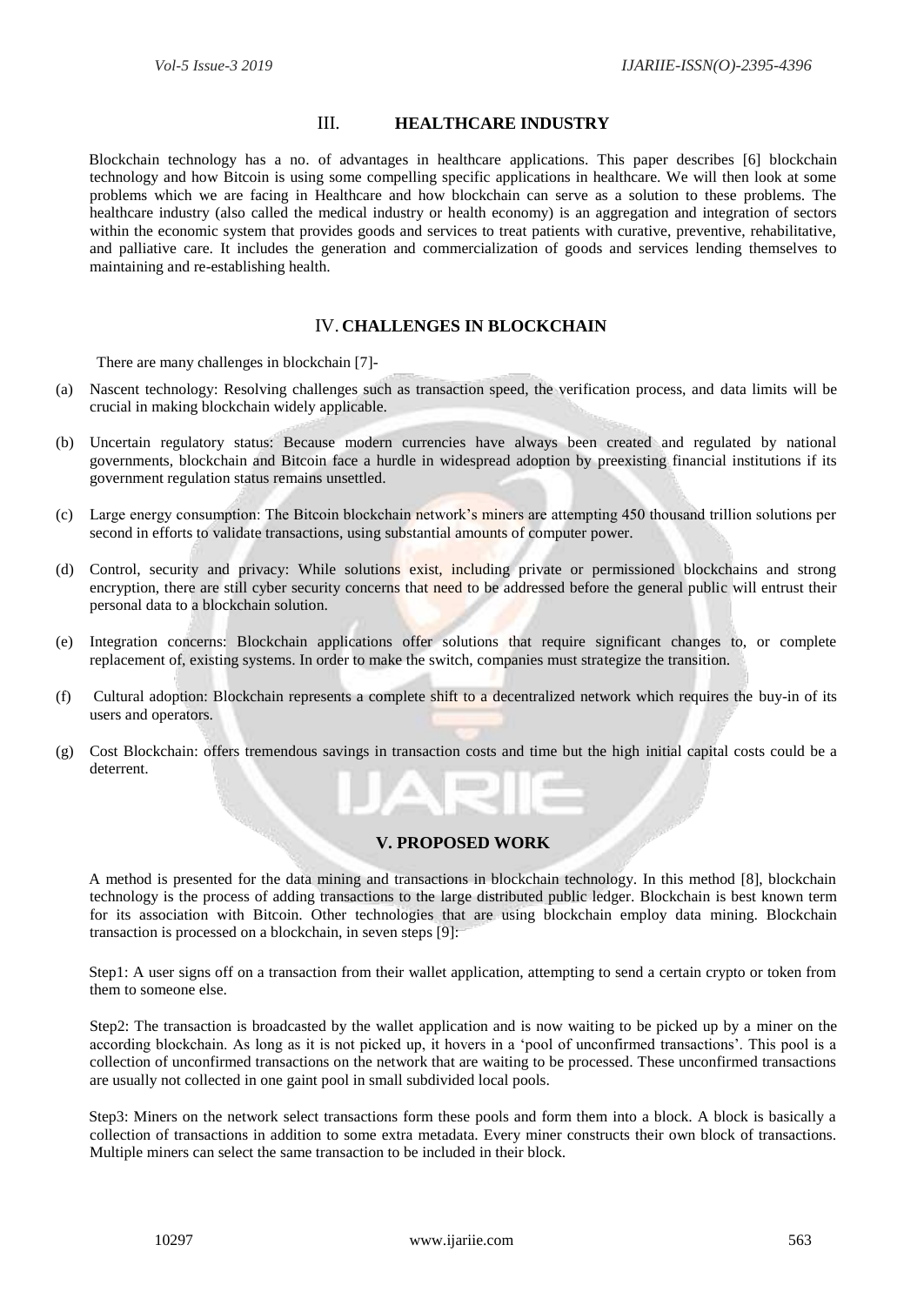Step4: By selecting transactions and adding them to their block, miners create a block of transactions. To add this block of transactions to the blockchain, the block first needs a signature, this signature is created by solving a very complex mathematical problem that is unique to each block of transactions. A hash function is simply a mathematical problem that is very hard to solve, where the answer is very easy to verify. It contains the hash functions, the mining of hash functions of different blocks and finding the value of hash functions, previous hash functions, digital time stamping, and nonce value using the Proof-of -work consensus algorithm in experimental results.

Step5: The miner that finds an eligible signature for its block first, broadcasts this block and its signature to all the other miners.

Step6: Other miners now verify the signature's legitimacy and hashing it to see if the output hash indeed matches the included signature. If it is valid, the other miner will confirm its validity and agree that the block can be added to the blockchain (they reach consensus, they all agree with each other, hence the term consensus algorithm).That's why Proof of the work performed (the computational power that was spent).

Step7: After a block has been added to the chain, every other block that is added on top of it counts as a confirmation for that block.

#### 5.1 Project Workflow:

In this section [10] implementation steps used in proposed algorithm is mentioned in detail along with their respective output. User will require miners to do proof-of-work by trying different variable values in the block until its hash starts with a certain number of 0's.In Fig 5.1 shows the overall implementation of blockchain. Here a method is presented for the data mining and transactions in blockchain technology.



Fig 5.1 Project Workflow

# **VI. EXPERIMENTAL RESULTS**

To evaluate the performance of this work data mining is used. Datasets contains data mining. Dataset is used with proposed SHA-256 algorithm. All the experiments are performed over Java (Eclipse IDE).

6.1 Introduction: This section [11] comprises the results of proposed work. In this chapter the step by step development of the proposed algorithm is mentioned. It comprises the resulted output of the blockchain. For every steps operations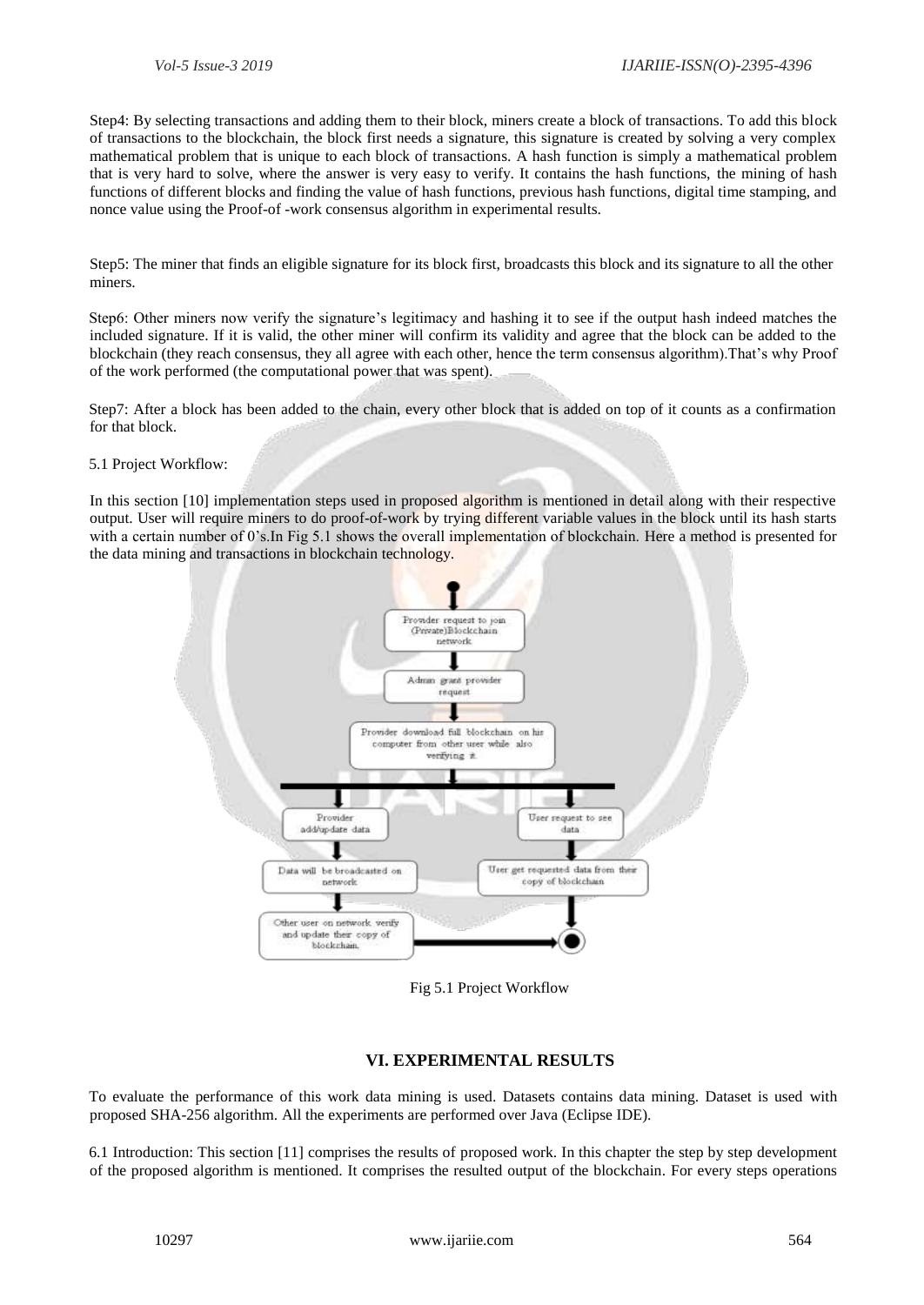are performed on blockchain according to the proposed algorithm. The output is studied in the form of hash value, data mining and status of blockchain transactions.

#### 6.2 Implementation steps

A blockchain is a chain/list of blocks where each block in the blockchain have its own digital signature, digital signature of the previous block, and have some data (this could be transactions for example).Each block doesn't just contain the hash of the block before it, but its own hash is in part, calculated from the previous hash. If the previous block's data is changed then the previous block's hash will change (since it is calculated in part, by the data) in turn affecting all the hashes of the blocks there after. Calculating and comparing the hashes allow us to see if a blockchain is invalid.

 Basic block contains a string hash that holds digital signature. The variable previous Hash is used to hold the previous block's hash and string data is used to hold block data. SHA-256 algothims finds the way to generate a digital signature. It will import java.security.Message Digest package to get access to the SHA-256 algorithm. User uses SHA256 and String Util 'utility' class for handling data mining.

 Here user simply takes a string and applies SHA256 algorithm to it and returns the generated signature as a string. After that SHA-256 is applied in a new method in the block class to calculate the hash. It is necessary to calculate the hash for all blocks of the chain. Each block contains the previous Hash, the data and timestamp [12].

#### 6.3 output:

This section comprises the result of the proposed work. Here, the step by step development of both proposed algorithm [13] is discussed. It comprises the resulted output of the blockchain. For each step, operations are performed on blockchain according to the proposed algorithm. The output is studied in the form of hash value and data mining. After performing all the steps according to the proposed work on the blockchain, data has been taken for producing final results. The output of the data mining clearly show the value of mined data. The proposed technique gives the output of hash functions successfully. Fig 6.1 represents the hash value or blocks and Fig 6.2 represents the hash value, previous hash value, data, timestamp and nonce value. Fig 6.3 shows the value of block hash, how to add/append transaction using Merkle tree, how to validate the block transactions and then combining the transaction into Blocks using mining proof of work.

| <b>Frank Blauer Globale Blauer II West-Section</b>                                            | 叫評的性 |
|-----------------------------------------------------------------------------------------------|------|
| cerinate NatiOse (as Aplicate) [C Proper Fits (di) Javayi 20 [C bet passes (15 An 20 1224 pr) |      |
| Bash for block ( ; s09657605eRcffaldTAThaGaTeCh2ff66799227909Teal9clz17eVa                    |      |
| Ren for blook 2 : Thompson Pitchessacher Peertiets Thomes The Ebody Rate                      |      |
| Rad for block 3 : Nachole Falco ballis less constitue administrative and was be               |      |
|                                                                                               |      |
|                                                                                               |      |

Fig 6.1 Hash Value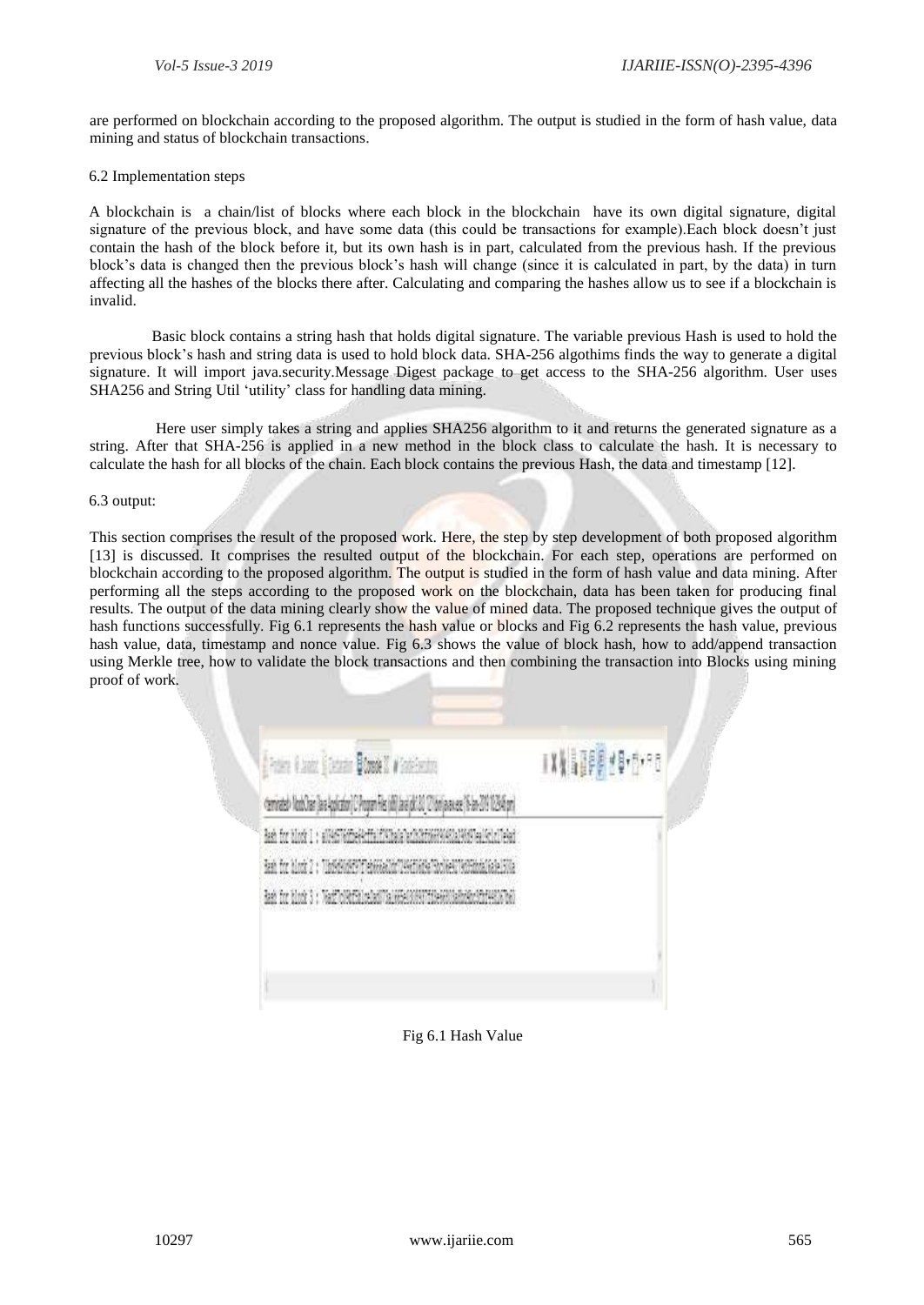

# **VII. CONCLUSION AND FUTURE SCOPE**

This paper gives the overview about all the integrity algorithms. All attempts have been made to give a complete picture of cryptographic hashes, its design techniques and vulnerabilities. Potential of blockchain for healthcare highly depends on the acceptance of the new technology within the healthcare ecosystem in order to create technical infrastructure. Though there are certain concerns and speculations regarding blockchain's integration with current healthcare systems and its cultural adoption, the technology is still popular in the healthcare sector. It has taken the healthcare industry by storm over the past year and many solutions are being developed to adopt it. With so many potential use cases and possibilities, blockchain is sure to disrupt the healthcare landscape for good. The goal of blockchain is to implement a user-oriented, user-friendly, and voluntary method for maintaining any health information (like patient records or prescription scripts). The future scope includes in blockchain healthcare- Full stack blockchain, Decentralized prediction platform, Decentralized borderless virtual nation, Electronic contracts, Anti-counterfeit Platform, Helping local economies to grow, Asset Protection, Internet of Things, Data Storage on Network. Future work can be done on this to reduce the time delay and also some work can be done to improve the internal strength of this algorithm**.** Efforts has been made on these algorithms to improve the scalability and security services further. It is possible to design tools like the modified version of present day errors to improve these.

# **ACKNOWLEDGMENT**

Authors are thankful to Ajay Kumar Garg Engineering College (AKGEC), Ghaziabad for providing the necessary research environment.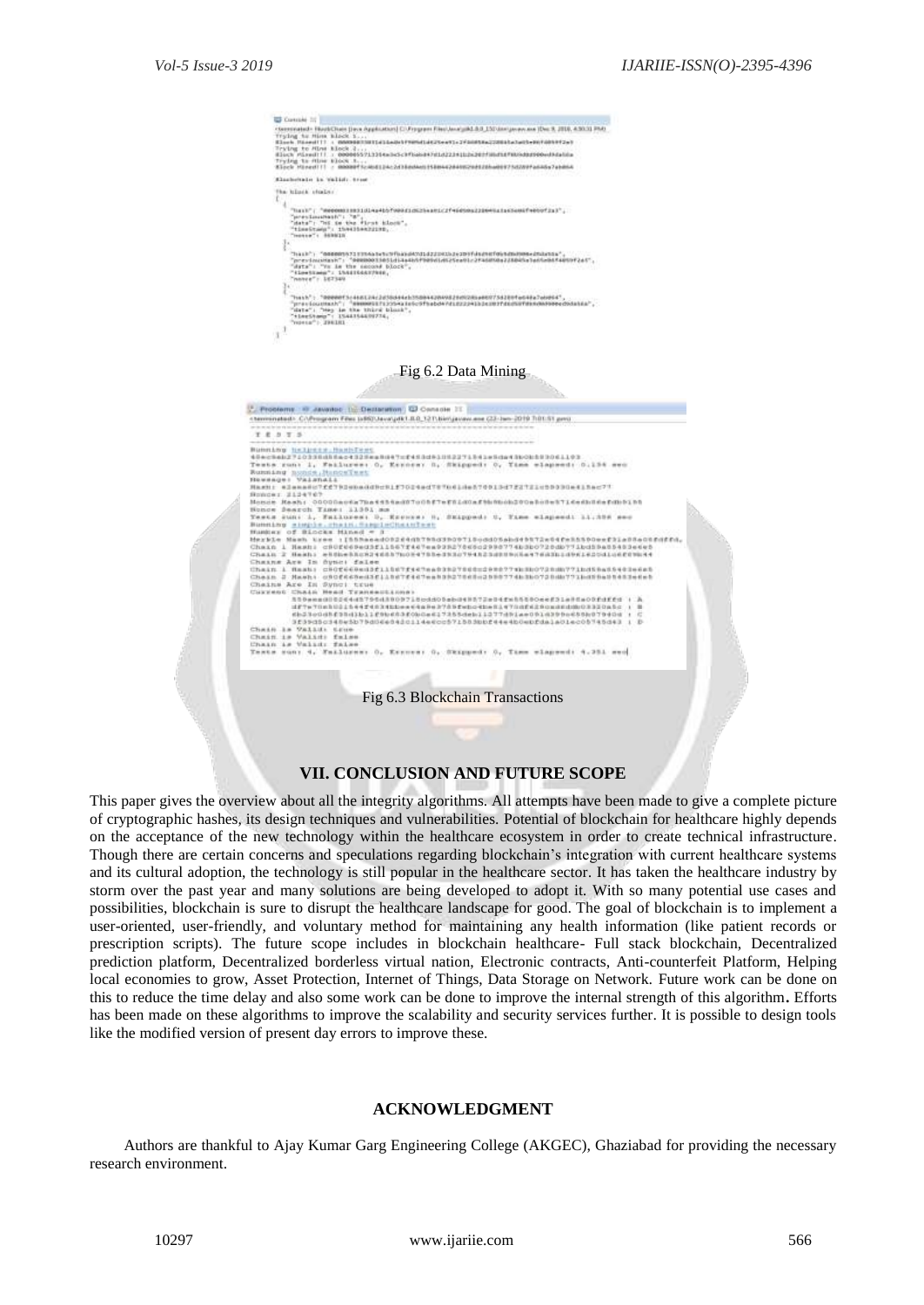# **REFERENCES**

- [1] W. Diffie and M. E. Hellman, (1976) "New Directions in Cryptography", IEEE Transactions on Information Theory, Vol. 22, No. 6*.*
- [2] X. Wang, H. Yu,(2005),How to Break MD5 and Other Hash Functions, Advances in Cryptology, proceedings of EUROCRYPT 2005, Lecture Notes in Computer Science 3494, pp. 19–35.
- [3] S. Nakamoto (2008),"Bitcoin: A peer-to-peer electronic cash system", journal of cryptology, vol.3, pp.1-8.
- [4] Weizhi Meng , Elmar Wolfgang Tischhauser, Qingju Wang, Yu Wang , And Jinguanghan, (2018) "When Intrusion Detection Meets Blockchain Technology: A Review" Special Section On Research Challenges and Opportunities in Security and Privacy of Blockchain Technologies Received November 30, 2017, accepted January 21, 2018, date of publication January 30, 2018, date of current version March 15, 2018 pp10179-10188.
- [5] C. Duma, M. Karresand, N. Shahmehri, and G. Caronni, (2006), ''A trust-aware, P2P-based overlay for intrusion detection'', in Proc. DEXA Workshop, vol.18, No.2, pp. 692–697.
- [6] Zibin Zheng, Shaoan Xie, Hongning Dai, Xiangping Chen, and Huaimin Wang, (2017),"An Overview of Blockchain Technology: Architecture, Consensus, and Future Trends", IEEE 6th International Congress on Big Data, vol. 4, No.17, pp.557-564.
- [7] Iuon-Chang Lin and Tzu-Chun Liao, (2017)," A Survey of Blockchain Security Issues and Challenges", International Journal of Network Security, vol.19, No.5, pp.653-659.
- [8] Michael Crosby, Nachiappan, Pradhan Pattanayak, Sanjeev Verma, Vignesh Kalyanaraman, (2015)," Blockchain Technology beyond Bitcoin ", Sutardja Centre for Entrepreneurship & Technology Technical Report,pp.1-35.
- [9] Han, Kamber, Pel, Jaiwei, Micheline, Jian, (2011),"Data Mining: Concepts and Techniques ", international Standard Book Number 978-0-12381479-1.
- [10] J. Barcelo, (2014), "User privacy in the public bitcoin blockchain", Proc.of Electronics Commerce, vol.6, pp.1-4.
- [11] C. Badertscher, U. Maurer, D. Tschudi, and V. Zetas, (2017), ''Bitcoin as a transaction ledger: A composable treatment", in Advances in Cryptology— CRYPTO (Lecture Notes in Computer Science), vol. 10401, pp. 324–356.
- [12] M. Mettler, (2016), "Blockchain technology in healthcare: The revolution starts here, 'Proc. of IEEE International Conference on e-Health Networking, vol.20, No.1, pp. 1–3.
- [13] R. Bhanot, Rahul Hans, (2015), "A Review and comparative Analysis of Various Encryption Algorithms", International Journal of Security and its Applications, vol 9, No. 4, pp.289-306.



Vaishali Sharma received his Bachelor in Technology degree in Electronics & Communication Engineering from Lord Krishna College of Engineering in 2016. She is presently pursuing his Masters of Technology in Electronics & Communication Engineering from Ajay Kumar Garg Engineering College, Ghaziabad, affiliated from Dr. APJ Abdul Kalam Technical University, Lucknow. Her working fields are cryptography and currently